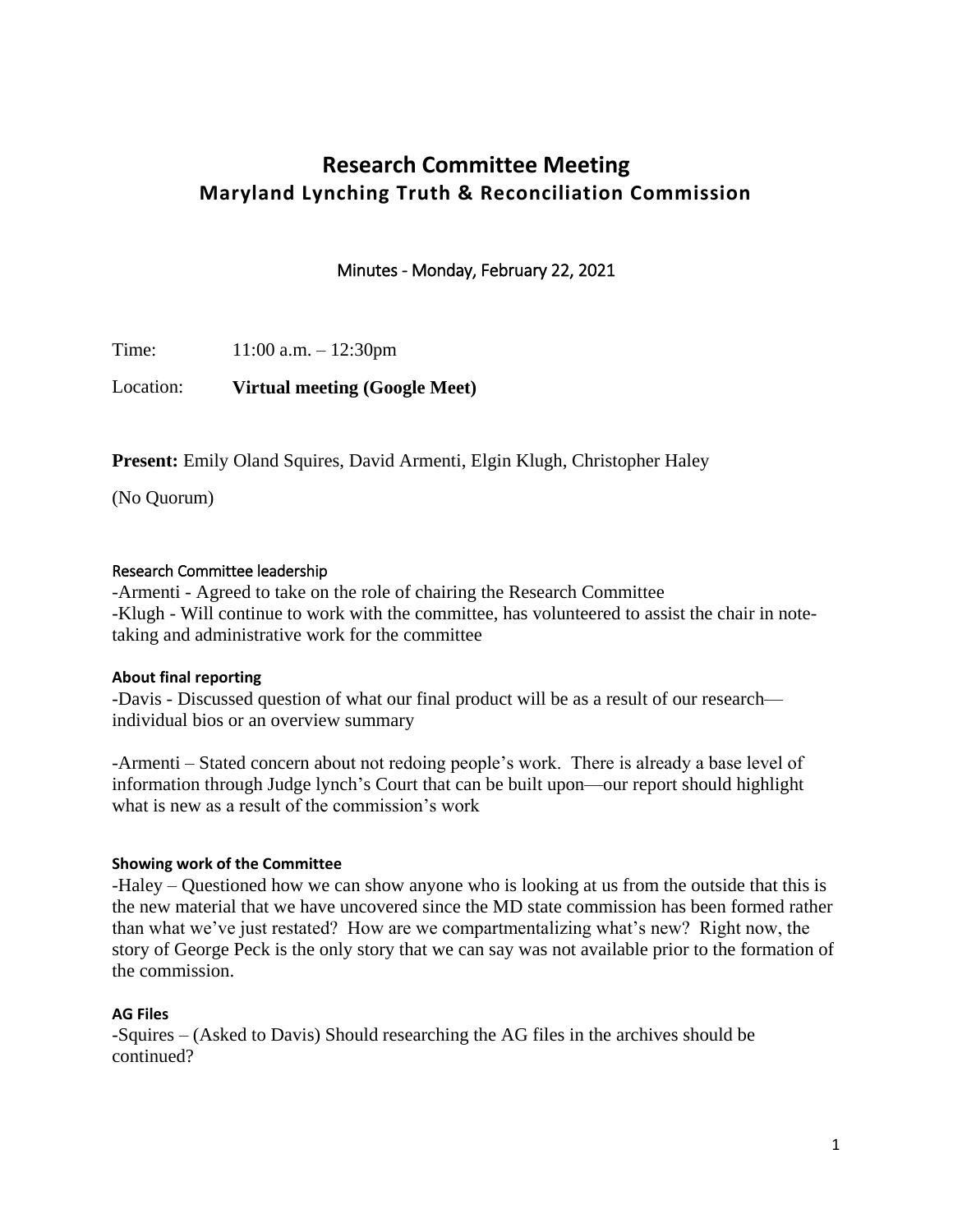questions and could be investigated. Important to make sure that people understand that a -Davis – Extensive additional information not yet found. However, there were many accidental drownings, or black men whose cars just happened to stall on a train track – incidents that raise lynching can be more than simply someone being hung from a tree.

Armenti – (Asked to Davis) Would digitizing record groups be something that we could use to demonstrate progress? (AG records or other record groups that are not with the State Archives)

-Haley - Suggested including the coroner's reports. Need to be mindful of any HIPPA or PII issues.

-Davis – Linda Mann may be someone that we can invite to a Research Committee meeting to discuss trauma

## Submitted Documents (MDLTRC website portal)

-Armenti – (asked to Klugh) Is Montgomery County willing to submit their research to the State archives for the website?

 -Davis – State Archives will share the spreadsheet listing of all documents accepted through the website portal

 Armenti – Important to note that this is honoring their work and providing a broader dissemination – not trying to take credit for their work

 - Discussion of John Fields – mentioned in 1891 article (Fields lynched in the 1860s). UMBC student, Bria Warren, communicated this name to Armenti and Klugh. Potentially a new case that has not been documented.

-Armenti – Things that we want to highlight – scholarly research that has made things more comprehensive and/or things that provide new information

-Klugh – Need to follow up on whether UMBC fall 2020 students submitted their report to the State Archives.

-Armenti – MCHC may prefer linking digital collections through the Research Committee site

## **Volunteer Assistance**

-Squires – Recommends following up with individuals who stated a desire to volunteer.

-Klugh – Need to reconnect with Neil Roland and Lisa Seghetti

-Davis – Created an excel spreadsheet of individuals who have stated an interest in working the commission. Can invite individuals interested in research to our next research committee meeting.